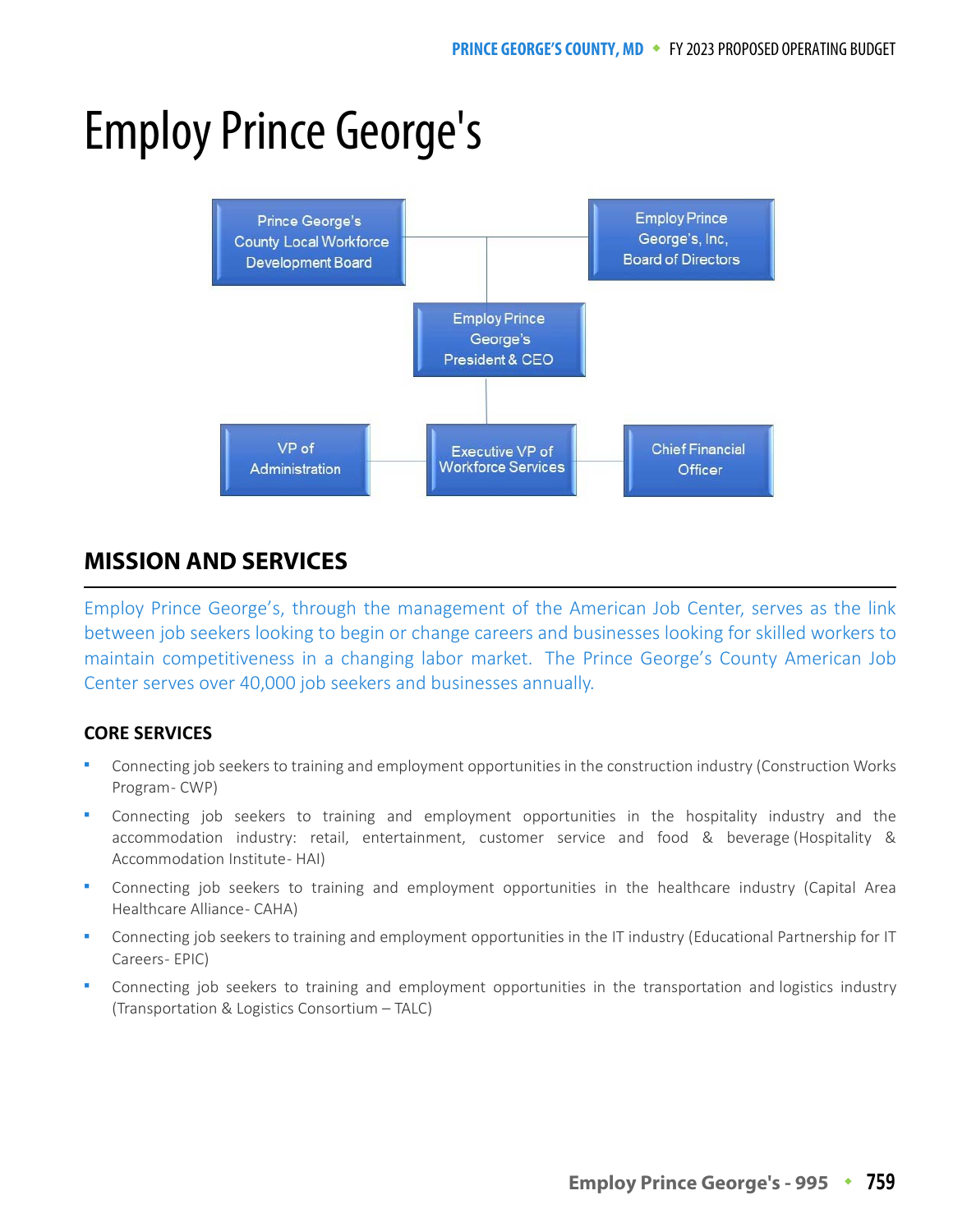#### **FY 2022 KEY ACCOMPLISHMENTS**

- Expanded the Prince George's County American Job Center Community Network's accessibility and operations by opening the new American Job Center National Harbor at Tanger Outlet.
- Launched and completed the Summer Youth Connections program which provided work-based learning experiences for youth ages 18-24.
- Relaunched the COVID-19 Rapid Reemployment Grant Program to incentivize businesses to hire unemployed Prince George's County residents.
- Continued to expand delivery of services by utilizing virtual meeting and training platforms during the COVID-19 pandemic to serve businesses and job seekers.

## **STRATEGIC FOCUS AND INITIATIVES FOR FY 2023**

The agency's top priorities in FY 2023 are:

- Provide workforce development services to job seekers and businesses, with a priority of services being directed toward job seekers with severe barriers, areas with high unemployment and/or low wages and small to medium sized businesses focused on hiring Prince George's County residents.
- Staffing and managing the operations of the Prince George's County Workforce Development Board, including managing the Prince George's County Public Workforce System/Prince George's County American Job Center Community Network and serving as the fiscal agent of the workforce system.

## **FY 2023 BUDGET SUMMARY**

The FY 2023 proposed budget for Employ Prince George's is \$16,579,000, an increase of \$10,225,400 or 160.9% over the FY 2022 approved budget. The organization's grant from the County totals \$2,860,000, an increase of \$689,200 or 24.1% over the FY 2022 approved budget.

#### **Reconciliation from Prior Year**

|                                                                                                                                                                                                                        | <b>Expenditures</b> |
|------------------------------------------------------------------------------------------------------------------------------------------------------------------------------------------------------------------------|---------------------|
| <b>FY 2022 Approved Budget</b>                                                                                                                                                                                         | \$6,353,600         |
| <b>Increase Cost: Operating</b> — Increase in operating for sub-grants, contractual staff to support workforce development and<br>support contracts                                                                    | \$4,021,200         |
| <b>Increase Cost: Operating</b> — Increase in operating for training, occupational and soft-skills training                                                                                                            | 2,408,300           |
| <b>Increase Cost: Compensation - Mandated Salary Requirements</b>                                                                                                                                                      | 1,840,600           |
| <b>Increase Cost: Operating</b> — Increase in operating cost for travel, supportive services, supplies and insurance                                                                                                   | 982,900             |
| <b>Increase Cost: Fringe Benefits</b> - Increase in fringe benefit costs due to compensation adjustments                                                                                                               | 686,200             |
| Add: Operating — Increase in school youth programming for participant wage for work experiences and internships;<br>Funding supports staff, career exploration, leadership training, participant wage and scholarships | 200,000             |
| Add: Compensation - New Positions - Increase in compensation for human resources generalist                                                                                                                            | 65,600              |
| <b>Increase Cost: Technology Cost Allocation</b> - Increase in OIT charges based on anticipated countywide costs for<br>technology                                                                                     | 20,600              |
| <b>FY 2023 Proposed Budget</b>                                                                                                                                                                                         | \$16,579,000        |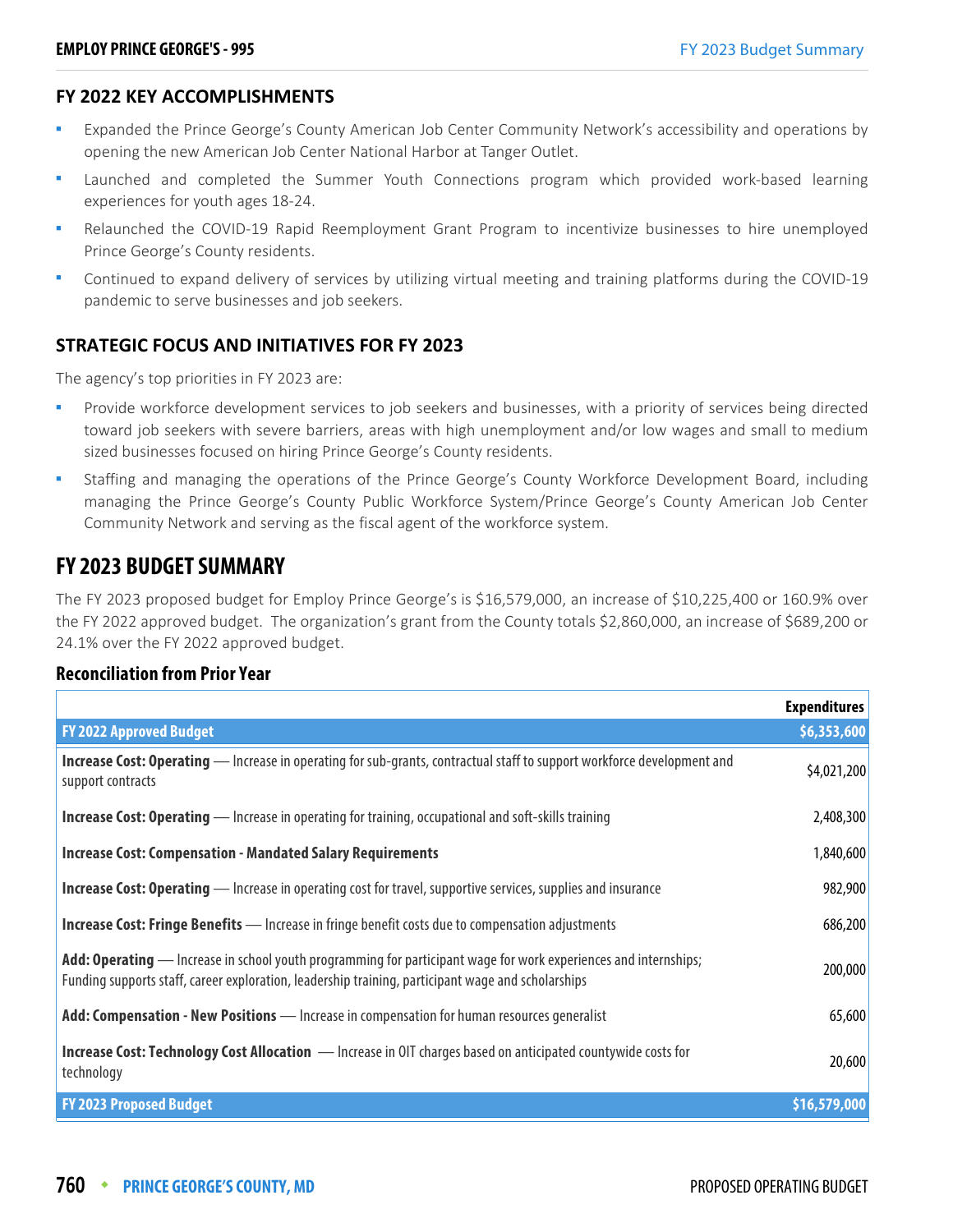# **FY 2023 OPERATING BUDGET**

## **Revenues by Category**

|                                                                         | FY 2022<br>FY 2021<br>FY 2022 |               | FY 2023         | <b>Change FY22-FY23</b> |              |             |
|-------------------------------------------------------------------------|-------------------------------|---------------|-----------------|-------------------------|--------------|-------------|
| <b>Category</b>                                                         | <b>Actual</b>                 | <b>Budget</b> | <b>Estimate</b> | Proposed                | Amount (\$)  | Percent (%) |
| <b>County Grant</b>                                                     | \$1,931,700                   | \$1,833,100   | \$1,833,100     | \$1,922,300             | \$89,200     | 4.9%        |
| <b>Reentry Program</b>                                                  | 300,000                       |               | 300,000         | 300,000                 | 300,000      |             |
| Video Lottery Terminal Grant                                            | 337,700                       | 337,700       | 437,700         | 637,700                 | 300,000      | 88.8%       |
| Work Innovation Opportunity Act<br><b>Grant-Youth Grant</b>             | 1,286,070                     | 1,394,800     | 1,987,300       | 2,027,300               | 632,500      | 45.3%       |
| Work Innovation Opportunity Act<br>Grant-Adult Grant                    | 1,219,232                     | 1,220,300     | 1,606,300       | 1,641,300               | 421,000      | 34.5%       |
| Work Innovation Opportunity Act<br><b>Grant-Dislocated Worker Grant</b> | 1,019,040                     | 1,135,100     | 1,671,800       | 1,706,800               | 571,700      | 50.4%       |
| Governor's Summer Youth<br>Connection                                   | 200,551                       |               | 249,500         | 249,600                 | 249,600      |             |
| Maryland American Rescue Plan Act<br>(ARPA)                             |                               |               | 2,977,000       | 3,000,000               | 3,000,000    |             |
| Prince George's American Rescue<br>Plan Act (ARPA)                      |                               |               | 4,500,000       | 4,500,000               | 4,500,000    |             |
| <b>Department of Family Services Grant</b>                              | 214,625                       | 214,600       | 268,000         | 268,000                 | 53,400       | 24.9%       |
| Earn Grant                                                              |                               | 200,000       |                 |                         | (200,000)    | $-100.0\%$  |
| <b>DHCD Community Development</b><br><b>Block Grants</b>                |                               |               | 292,000         | 308,000                 | 308,000      |             |
| COVID-19 Relief Fund                                                    | 1,236,681                     |               | 740,000         |                         |              |             |
| <b>COVID-19 National Dislocated</b><br><b>Workers Grant</b>             | 182,546                       |               | 225,000         |                         |              |             |
| Maryland Highway Capital<br><b>Construction Training Grant</b>          | 22,707                        |               |                 |                         |              |             |
| Career Pathways                                                         | 59,222                        |               |                 |                         |              |             |
| Maryland Relief Act                                                     | 86,354                        |               |                 |                         |              |             |
| Foundations - JP Morgan                                                 | 31,751                        | 18,000        |                 | 18,000                  |              | 0.0%        |
| Sponsorships                                                            | 32,100                        |               |                 |                         |              |             |
| Miscellaneous Income                                                    | 250,000                       |               |                 |                         |              |             |
| <b>Total</b>                                                            | \$8,410,279                   | \$6,353,600   | \$17,087,700    | \$16,579,000            | \$10,225,400 | 160.9%      |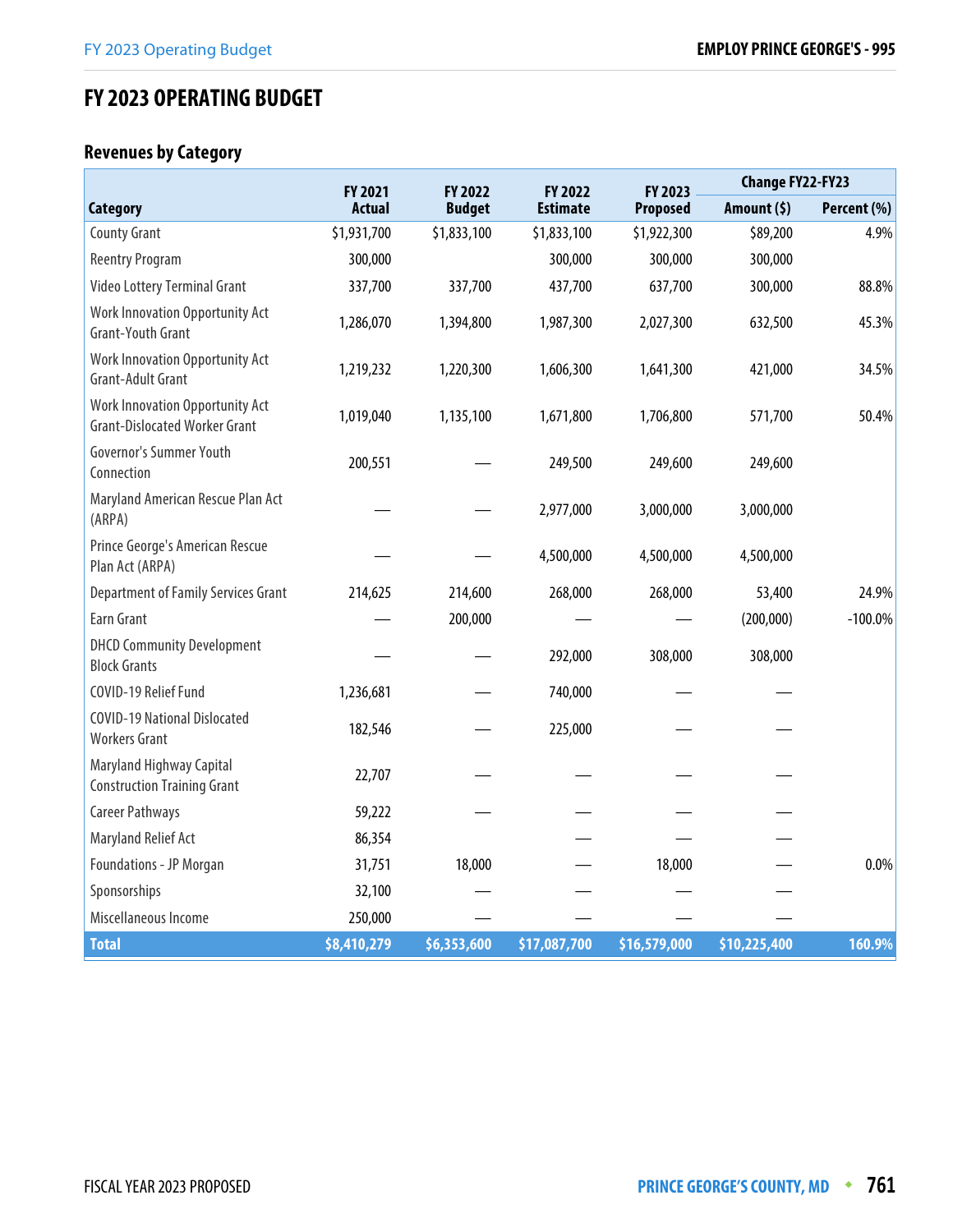## **Expenditures by Category**

|                        | <b>FY 2021</b> | <b>FY 2022</b> | <b>FY 2022</b>  | FY 2023                    | <b>Change FY22-FY23</b> |             |
|------------------------|----------------|----------------|-----------------|----------------------------|-------------------------|-------------|
| Category               | Actual         | <b>Budget</b>  | <b>Estimate</b> | <b>Proposed</b>            | Amount $(5)$            | Percent (%) |
| Compensation           | \$3,348,796    | \$3,657,800    | \$4,324,900     | \$5,564,000                | \$1,906,200             | 52.1%       |
| <b>Fringe Benefits</b> | 1,205,566      | 1,316,800      | 1,557,000       | 2.003.000                  | 686,200                 | 52.1%       |
| <b>Operating</b>       | 3,879,342      | 1,379,000      | 11,205,800      | 9,012,000                  | 7,633,000               | 553.5%      |
| <b>Total</b>           | \$8,433,704    | \$6,353,600    | \$17,087,700    | $\frac{1}{2}$ \$16,579,000 | \$10,225,400            | 160.9%      |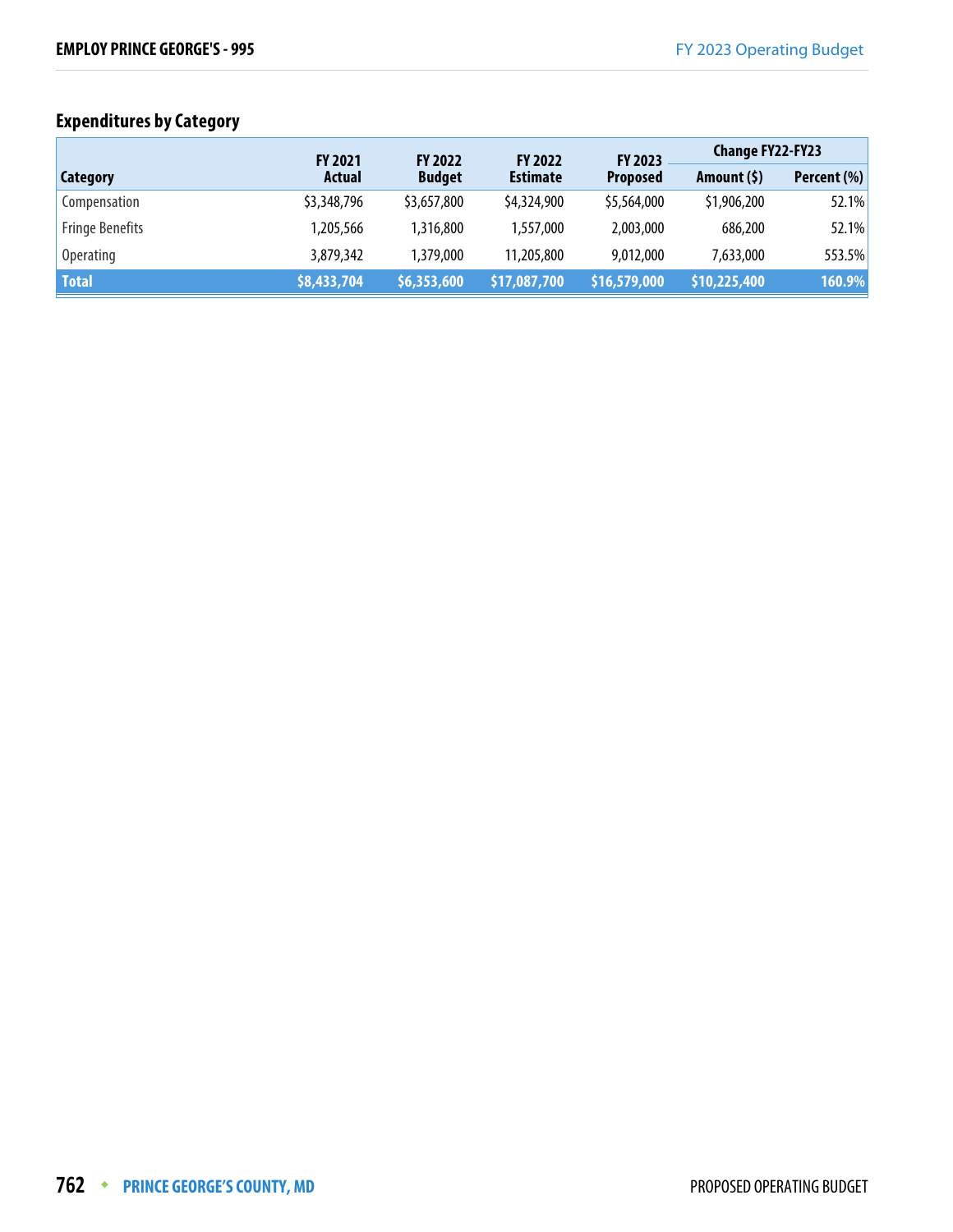## **SERVICE DELIVERY PLAN AND PERFORMANCE**

**Goal 1** — Provide workforce development services to businesses that hire Prince George's County residents.

**Objective 1.1** — Increase connectivity and services to businesses that hire County residents.

| <b>FY 2027</b><br>Target | <b>FY 2020</b><br>Actual | <b>FY 2021</b><br>Actual | <b>FY 2022</b><br><b>Estimated</b> | <b>FY 2023</b><br><b>Projected</b> | Trend |
|--------------------------|--------------------------|--------------------------|------------------------------------|------------------------------------|-------|
| 34                       |                          | 34                       | 34                                 | 34                                 | ↔     |

## **Trend and Analysis**

The Office of Business Services is developing data-driven operations to meet the workforce needs of local businesses. The Office's goal is increasing business engagement, services rendered, financial incentives offered to businesses, job openings posted and employment opportunities for Prince George's County job seekers. With its realignment, the Office of Business Services is integrated with the local Maryland Department of Labor, Licensing, and Regulation's business services staff. The Office of Business Services opened its own office on the fourth floor of 1801 McCormick Drive, began using a consultative approach and offers a variety of professional development workshops for businesses. Employ Prince George's has enhanced the delivery of business services by relaunching the Rapid Reemployment Grant Program to incentivize businesses to hire unemployed Prince George's County residents. In addition, Employ Prince George's has fully staffed its Business Services Department to increase business engagement and job development efforts. Note: During the pandemic FY 2021, onsite recruitment for programs and businesses was interrupted due to the shutdown and social distance guidelines.

| <b>Measure Name</b>                                               | FY 2019<br>Actual | FY 2020<br>Actual | FY 2021<br>Actual | FY 2022<br><b>Estimated</b> | FY 2023<br>Projected |
|-------------------------------------------------------------------|-------------------|-------------------|-------------------|-----------------------------|----------------------|
| <b>Resources (Input)</b>                                          |                   |                   |                   |                             |                      |
| <b>Business resource representatives</b>                          | 7                 | 10                | 10                | 11                          | 10                   |
| <b>Workload, Demand and Production (Output)</b>                   |                   |                   |                   |                             |                      |
| <b>Businesses served</b>                                          | 948               | 1,443             | 1,522             | 1,800                       | 1,800                |
| Visits to businesses made by business resource<br>representatives | 509               | 519               | 33                | 600                         | 800                  |
| Job orders created by business consultants                        | 503               | 4,028             | 375               | 7,500                       | 4,000                |
| Job openings created by business consultants' job<br>orders       | 1,973             | 4,952             | 1,188             | 5,000                       | 12,000               |
| Job fairs                                                         | 97                | 95                | 3                 | 0                           | 40                   |
| <b>Efficiency</b>                                                 |                   |                   |                   |                             |                      |
| Businesses per business resource represent                        | 135               | 144               | 40                | 163                         | 180                  |
| <b>Impact (Outcome)</b>                                           |                   |                   |                   |                             |                      |
| Services provided per business                                    | 5                 | 5                 | 34                | 34                          | 34                   |

#### **Performance Measures**